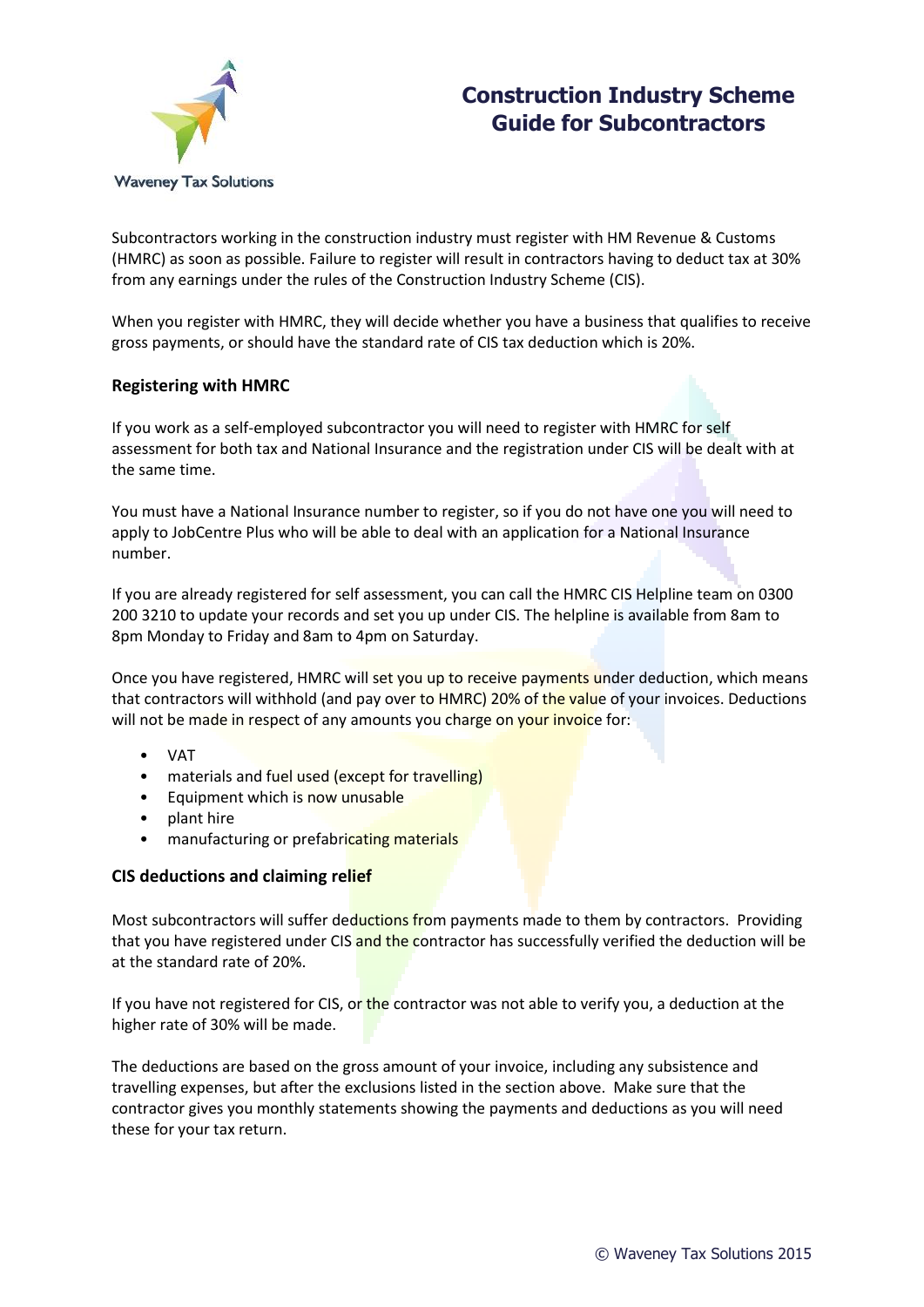

# **Construction Industry Scheme Guide for Subcontractors**

#### *Sole traders*

When you file your self assessment return you will need to complete self-employment pages showing all of the income and expenses for your business.

Your tax and Class IV National Insurance liability will be based on the figures on your return and the CIS deductions already suffered will be deducted against that liability.

If you have underpaid tax for the year, any amount still owing must be paid to reach HMRC by  $31<sup>st</sup>$ January after the tax year end. If you are due a refund this will be repaid to you and you will chose how to have this repaid on your return, ie credit straight to a bank account (preferred) or cheque.

#### *Partners in a partnership business*

The self assessment partnership return will include trade pages showing all of the income and expenses for your business.

Each partner must then include partnership income pages with their personal self assessment return and their tax and Class IV National Insurance liability will be based on their share of the profit. Their share of CIS deductions already suffered will then be deducted against that liability.

As with a sole trader, if there is any tax still owing, this must be paid to reach HMRC by 31st January after the tax year end. If a refund is due, the individual's return should include details of how the tax should be refunded.

### *Limited companies*

For limited companies, relief for CIS tax suffered is first given through the PAYE system. CIS deductions that the company has suffered are offset against any PAYE and Class 1 NICs due, or against CIS deductions the company has made from its own subcontractors.

Where CIS deductions exceed the other liabilities and a refund is due, the company must apply in writing to HMRC for that refund. HMRC will then review the position once the employer year end returns have been filed.

### **Applying to be paid gross**

If you apply to receive payments under CIS gross instead of tax deducted, your business will need to satisfy a number of conditions. You can only apply if your business carries out work in the UK and your business must pass three tests - the business test, the turnover test and the compliance test.

#### *The business test*

Your business must carry out construction work or provide labour for construction work in the UK and must be run largely through a bank account

### *The turnover test*

HMRC will review your business turnover for the 12 months before you apply for gross payment status. Ignoring VAT and the cost of materials, your construction turnover must be at least:

- £30,000 if you're a sole-trader
- £30,000 for each partner in a partnership, or at least £200,000 for the whole partnership
- £30,000 for each director of a company, or at least £200,000 for the whole company